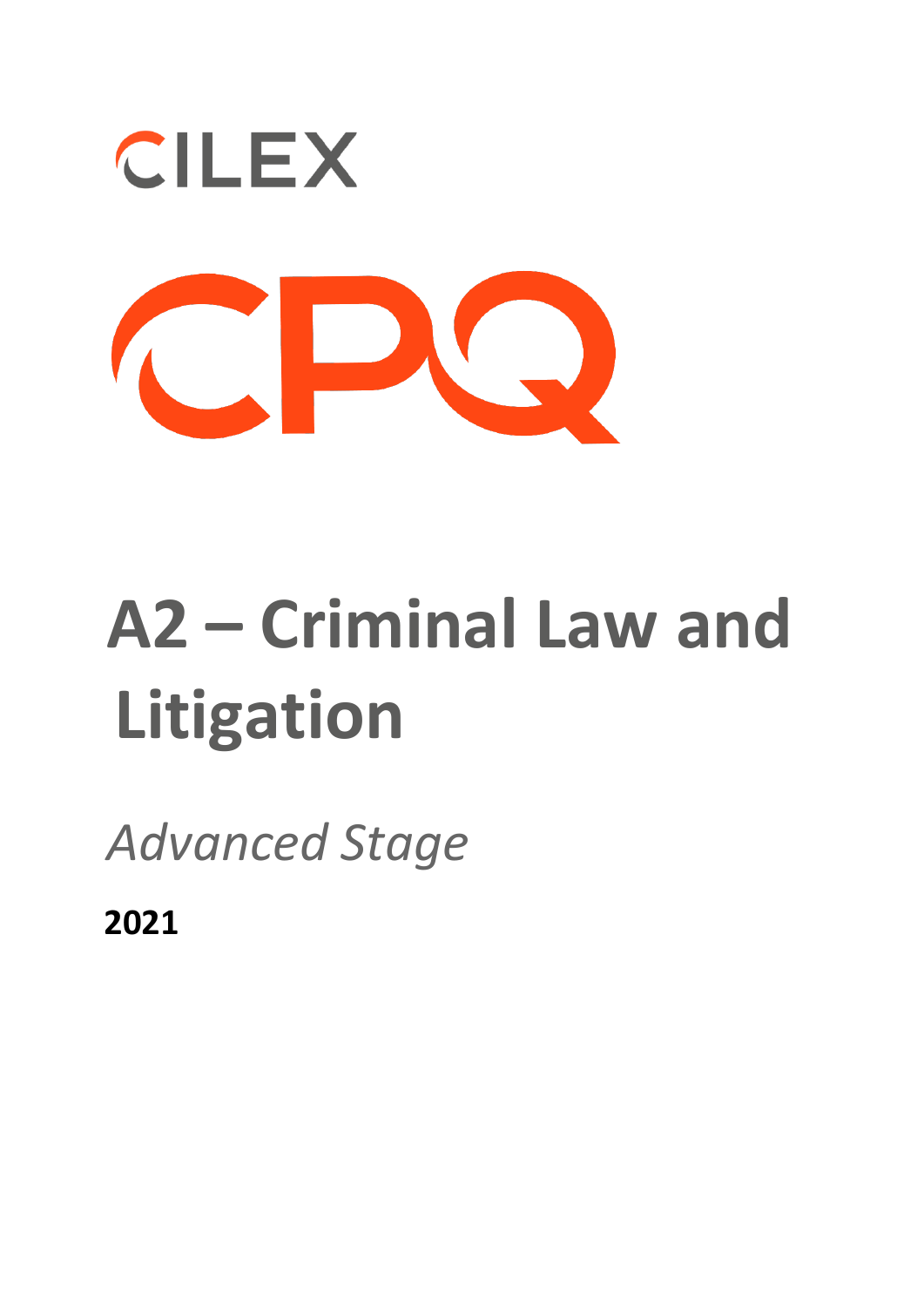## **A2: Criminal Law and Litigation**

The aim of this module is to give you the essential knowledge and understanding of criminal law and its end to end process; how in practice a case commences; its progress through the Criminal Justice System to conclusion.

The module covers:

- 1. The context of the criminal law
- 2. The hierarchy of the criminal court system
- 3. Principles of criminal liability
- 4. Key criminal offences and defences
- 5. Acting for a defendant
- 6. Key stakeholders and procedural matters within the criminal justice system
- 7. Dealing with vulnerable clients and witnesses

## **Learning Outcomes**

By the end of this module you will be able to:

- 1. Outline the purpose and function of the criminal law and recognise key differences between the civil and criminal law
- 2. Identify classification of offences and which court they are heard in
- 3. Apply the practical process and procedures of the Criminal Justice System, its forms, courts, and duties of the participants in the Criminal Justice System including the role of the police, various prosecuting authorities and the defence in bringing and defending a case
- 4. Represent and advise a client who is in custody in a police station, acting in the client's best interests and in accordance with the standards required of a Police Station Accredited Representative
- 5. Be able to advise a client on their plea whilst taking the necessary strategic steps in order to prepare their case and fully represent and act in their best interests

*Linked online assessment: A2*

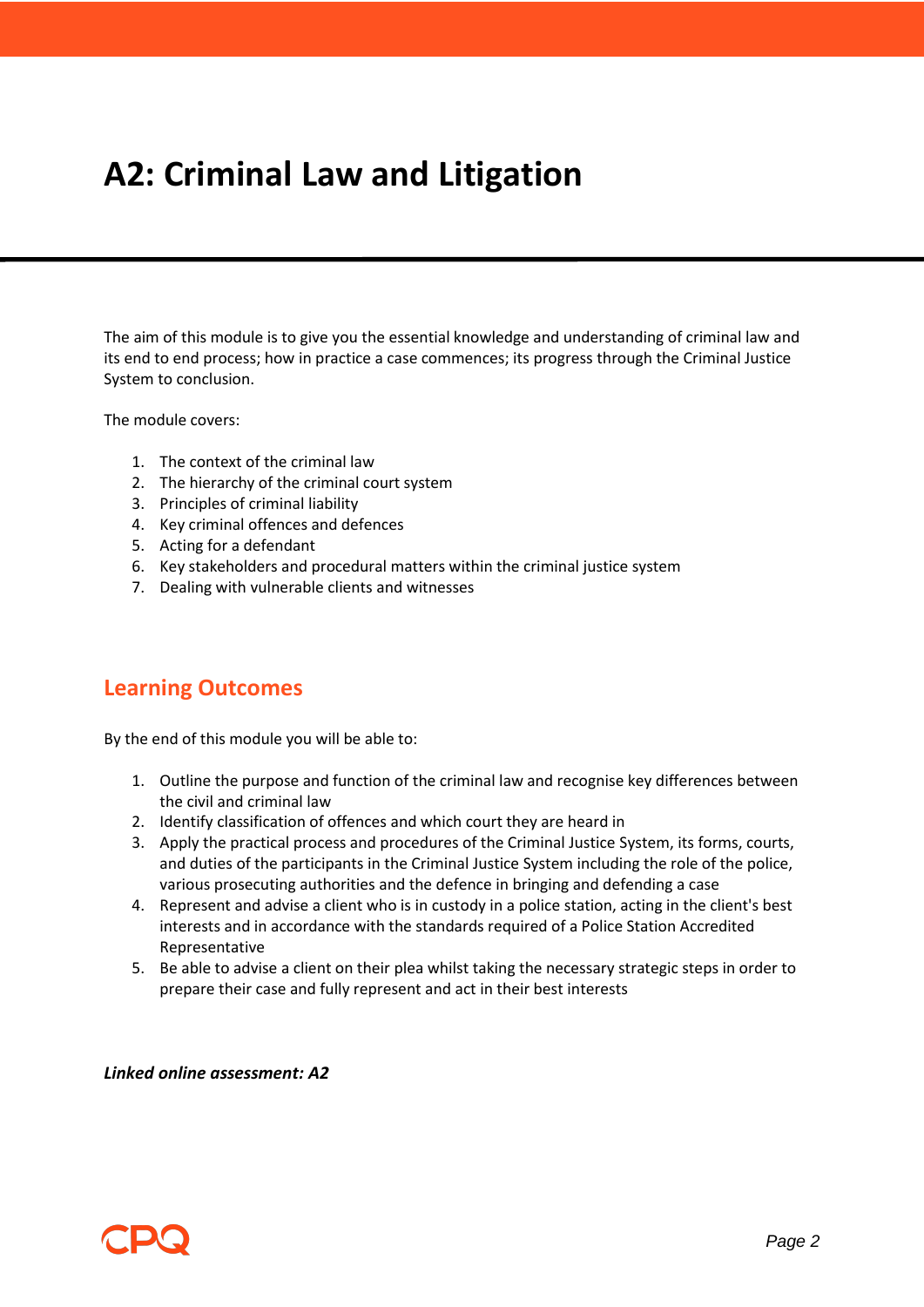| The context of the<br>1.<br>criminal law                         | To work in any area of criminal practice you will need to have a broad<br>understanding of the criminal law; the purpose, functions and context<br>of criminal law, the classification of criminal offences and the<br>relationship between civil and criminal law. Therefore, you will need<br>to know the following:<br>Fundamental principles, aims, theory, scope and function of<br>a)<br>the criminal law; including recognition of the balance between<br>individual autonomy and community welfare, fault-based<br>element of crime, retributive justice and rehabilitation<br>The classification of offences<br>b)<br>Summary only<br>Either way<br>٠<br>Indictable only<br>The burden and standard of proof in a criminal case<br>c)<br>d) The relationship between criminal and civil law; the difference<br>in standard of proof, remedies and knowledge of the key<br>offences arising in both civil and criminal law, for example:<br>Misrepresentation<br>٠<br>Negligence<br>٠<br>Gross negligence<br>Harassment<br>Assault |
|------------------------------------------------------------------|--------------------------------------------------------------------------------------------------------------------------------------------------------------------------------------------------------------------------------------------------------------------------------------------------------------------------------------------------------------------------------------------------------------------------------------------------------------------------------------------------------------------------------------------------------------------------------------------------------------------------------------------------------------------------------------------------------------------------------------------------------------------------------------------------------------------------------------------------------------------------------------------------------------------------------------------------------------------------------------------------------------------------------------------|
| Hierarchy of the<br>2.<br><b>Criminal Court</b><br><b>System</b> | An understanding of the hierarchy of the criminal court system is<br>essential. Therefore, you will need to know the following:<br>The Magistrates' court<br>a)<br>Procedure:<br>First appearance/plea before venue/allocation<br>$\circ$<br>Summary offences/Either-way offences<br>$\circ$<br>Indictable only offences / "sending"<br>$\circ$<br>Relevant provisions of the Bail Act 1976<br>Right to bail and exceptions<br>$\circ$<br>Appeals by the prosecution against the grant of bail<br>$\circ$<br>Breach of bail<br>$\circ$<br>The importance of accuracy of pre-trial forms<br>٠<br><b>Trials</b><br>Overview of sentencing powers of the magistrates' court<br>٠<br>Right to appeal to the Crown Court against conviction<br>$\bullet$<br>and/or sentence, or where appropriate to the<br>Administrative Court in the Divisional Court of the Queen's<br>Bench (on a point of law)                                                                                                                                            |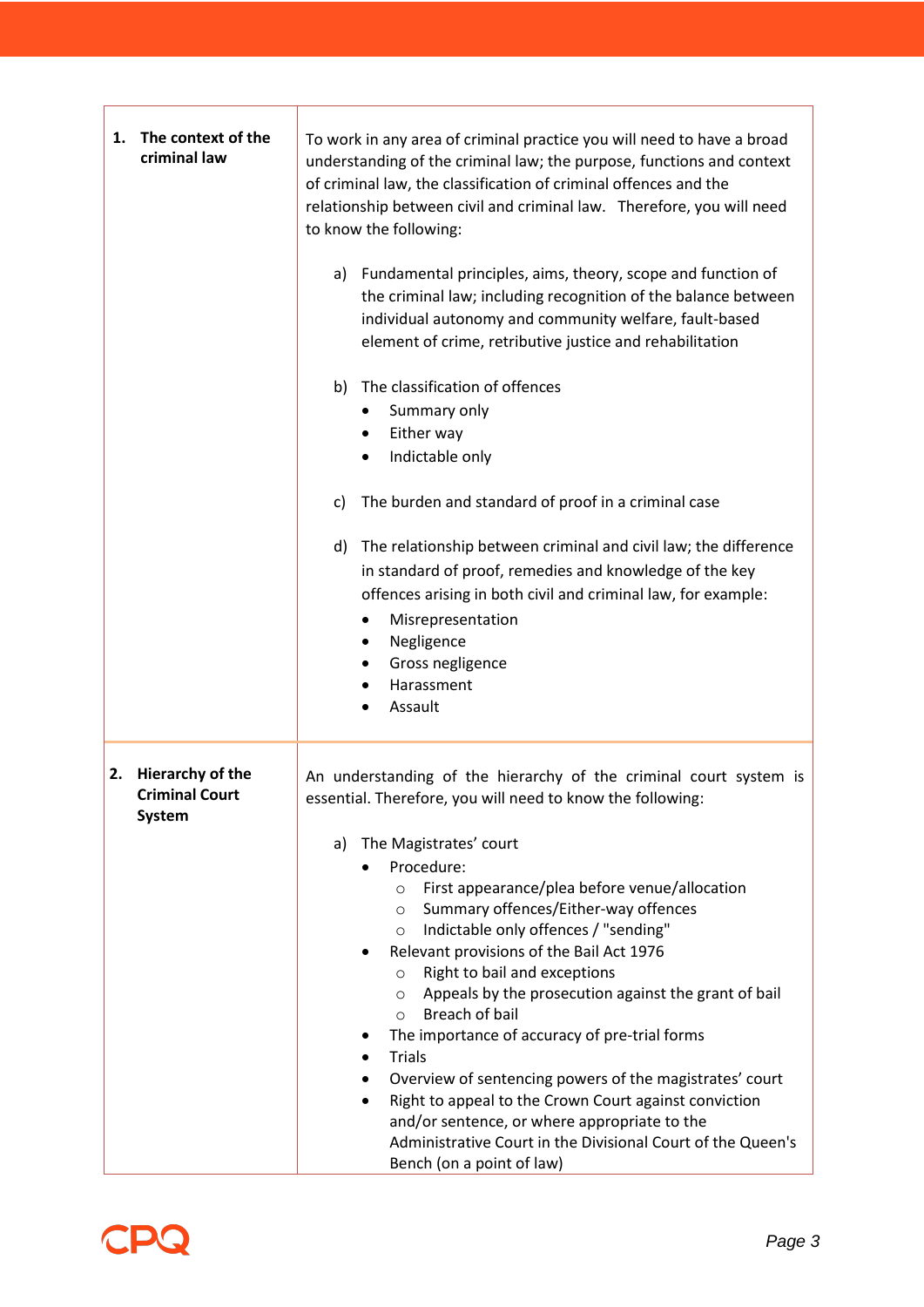|                                                         | b) The Crown Court<br>Overview of process and procedures<br>٠<br>Plea and Case Management Hearing (PCMH) forms<br>٠<br>Types of hearings<br>٠<br>Pleas<br>$\bullet$<br><b>Trials</b><br>General sentencing powers<br>$\bullet$<br>Rights of appeal<br>٠<br>The Administrative Court<br>C)<br>Divisional court of the Queen's Bench<br>Appeal by way of case stated and judicial review<br>$\bullet$<br>Overview of the process, procedure and purpose<br>Appeals<br>Magistrates' court<br>$\circ$<br>Crown Court<br>$\circ$<br>d) Court of Appeal (Criminal Division)<br>Overview of process and procedures<br>Appeal against conviction from the Crown Court<br>Appeal against sentence and unduly lenient sentences<br>The Supreme Court<br>e)<br>Key decisions on criminal cases                                                                 |
|---------------------------------------------------------|-----------------------------------------------------------------------------------------------------------------------------------------------------------------------------------------------------------------------------------------------------------------------------------------------------------------------------------------------------------------------------------------------------------------------------------------------------------------------------------------------------------------------------------------------------------------------------------------------------------------------------------------------------------------------------------------------------------------------------------------------------------------------------------------------------------------------------------------------------|
| <b>Principles of</b><br>3.<br><b>Criminal Liability</b> | You need to have a sound understanding of the elements of a crime in<br>order to advise a client based on their instructions and the evidence<br>against them. Therefore, you will need to know the following:<br>Actus reus<br>a)<br>Definition<br>The actus reus for each of the key offences within this<br>$\bullet$<br>module<br>Voluntary and involuntary conduct and the impact of this<br>on proving the elements of an offence<br>The distinction between conduct, circumstances and result<br>$\bullet$<br>of the actus reus within the offence<br>b) Mens rea<br>Definition<br>The mens rea for each of the key offences within this<br>$\bullet$<br>module<br>Direct intention<br>$\bullet$<br>Recklessness: subjective recklessness (R v<br>$\bullet$<br>Cunningham/Stephenson), objective recklessness (R v<br>Caldwell) and RV G & R |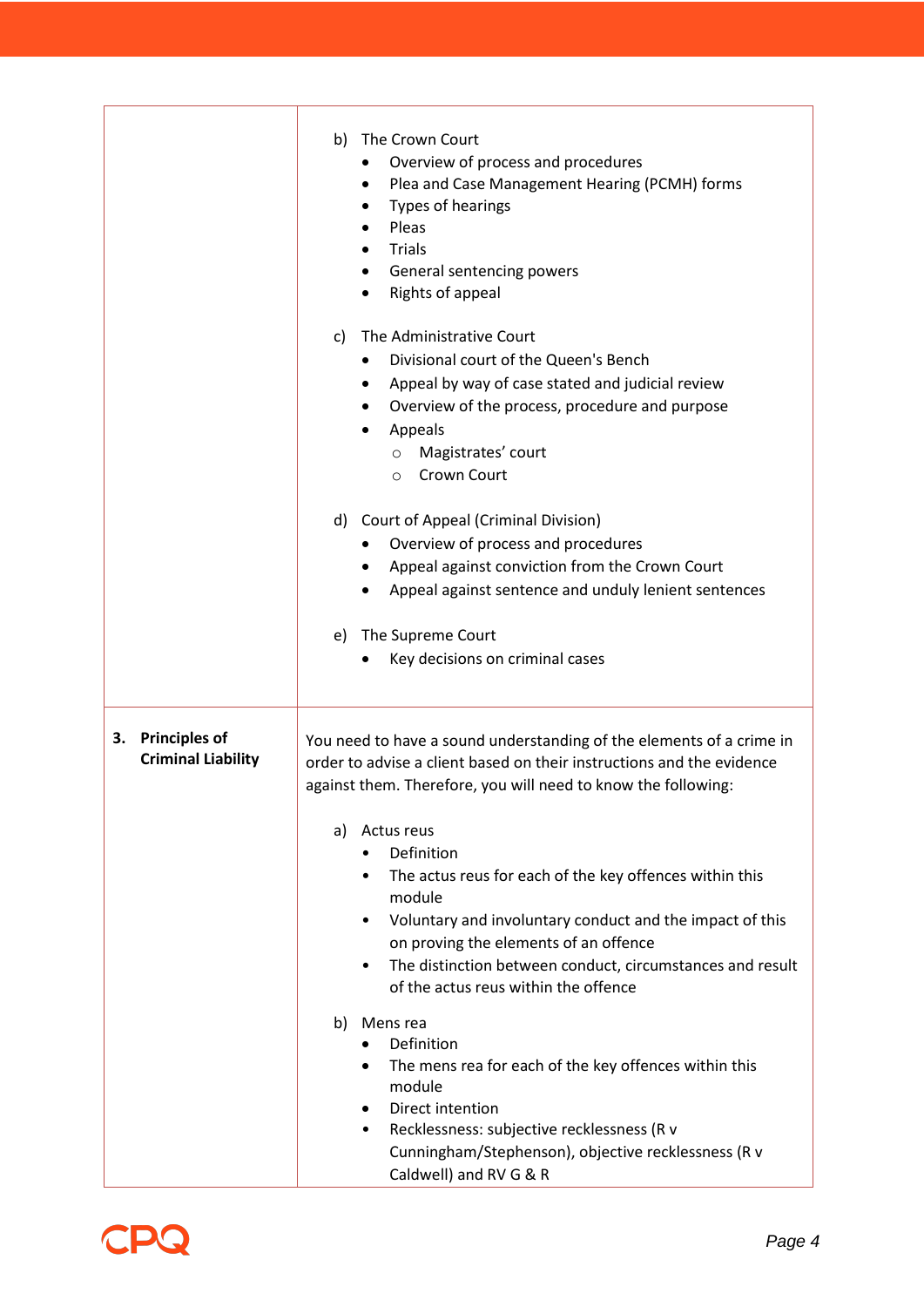|                                                             | c) Strict liability<br>Definition and purpose<br>The types of offences it applies to e.g. driving offences                                                                                                                                                                                                                 |
|-------------------------------------------------------------|----------------------------------------------------------------------------------------------------------------------------------------------------------------------------------------------------------------------------------------------------------------------------------------------------------------------------|
| <b>Key Criminal</b><br>4.<br><b>Offences &amp; Defences</b> | You will need to be aware of the elements of key criminal offences with<br>which a client might be charged, the sentencing guidelines for each<br>offence and some of the key defences:                                                                                                                                    |
|                                                             | Theft; Theft Act 1968<br>a)                                                                                                                                                                                                                                                                                                |
|                                                             | Criminal damage; Criminal Damage Act 1971<br>b)                                                                                                                                                                                                                                                                            |
|                                                             | Murder; contrary to common law<br>C)                                                                                                                                                                                                                                                                                       |
|                                                             | d) Manslaughter:                                                                                                                                                                                                                                                                                                           |
|                                                             | Voluntary manslaughter                                                                                                                                                                                                                                                                                                     |
|                                                             | Involuntary manslaughter - Unlawful act/Constructive<br>٠<br>manslaughter                                                                                                                                                                                                                                                  |
|                                                             | e) Non-fatal offences against the person; Offences Against the<br>Person Act 1861:                                                                                                                                                                                                                                         |
|                                                             | Grievous bodily harm & wounding<br>$\bullet$                                                                                                                                                                                                                                                                               |
|                                                             | Assault<br>٠                                                                                                                                                                                                                                                                                                               |
|                                                             | <b>Battery</b><br>٠                                                                                                                                                                                                                                                                                                        |
|                                                             | f)<br>Knife crime – possession of a bladed article, having an offensive<br>weapon in a public place, use of Knife Crime Prevention Orders<br>as an alternative to prosecution                                                                                                                                              |
|                                                             | Rape and sexual assault, including the definition of consent<br>g)<br>(s76 Sexual Offences Act 2003) and the use of the SOA 1956 in<br>relation to non-recent sexual offences                                                                                                                                              |
|                                                             | h) 'Hate Crime' - understanding the impact on sentencing of<br>crimes motivated by hostility of the victim as set out in s66<br>Sentencing Act 2020                                                                                                                                                                        |
|                                                             | Defences<br>i)<br>Self-defence /defence of another/ prevention of crime<br>including meaning of reasonable force<br>Intoxication: voluntary and involuntary<br>٠<br>'Reasonable excuse' as a defence to possession of a bladed<br>article<br>Understanding consent as a defence to alleged sexual<br>$\bullet$<br>offences |

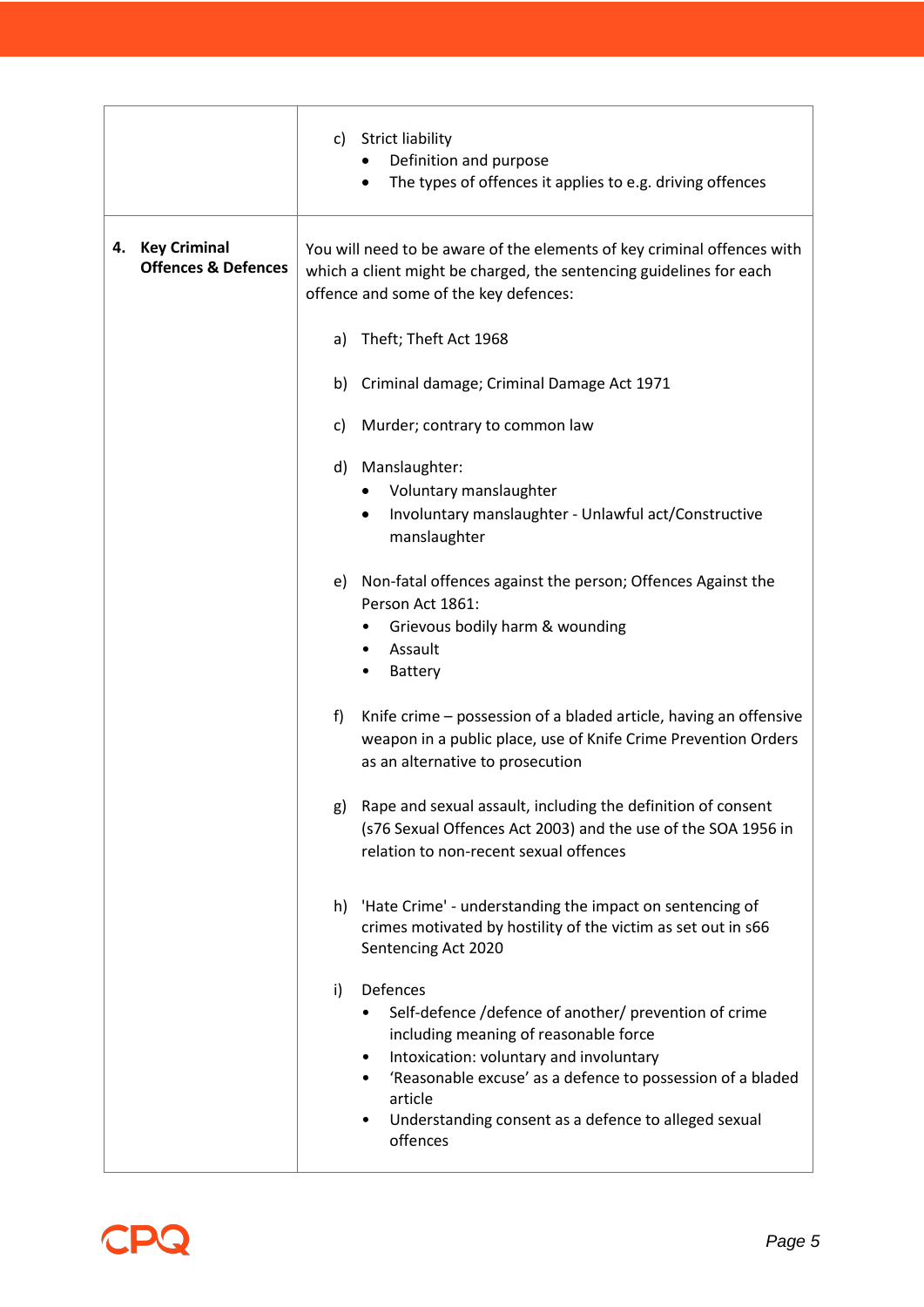| 5. Acting for a<br><b>Defendant</b> | When acting for a defendant you will need to know the steps required<br>to fully prepare a client's defence as the case progresses. Therefore,<br>you will need to know the following:                                                                                                                                                                                                                                                                                                                                                                                                                                                                                                                                                                                                                                                                                          |
|-------------------------------------|---------------------------------------------------------------------------------------------------------------------------------------------------------------------------------------------------------------------------------------------------------------------------------------------------------------------------------------------------------------------------------------------------------------------------------------------------------------------------------------------------------------------------------------------------------------------------------------------------------------------------------------------------------------------------------------------------------------------------------------------------------------------------------------------------------------------------------------------------------------------------------|
|                                     | a) The role of defence through the Police Station Accreditation<br>scheme; relevance and application of the Codes of Practice<br>under Police and Criminal Evidence Act 1984 (PACE 1984)<br>Obtaining relevant information from the client<br>Client care: managing clients in difficult circumstances, e.g.<br>٠<br>withdrawing from drugs<br>Application of the Codes of Practice under PACE 1984,<br>$\bullet$<br>including lawful arrest, identification, the client's rights at<br>the station<br>Advising the client on how to respond in interview based<br>$\bullet$<br>on the evidence disclosed and other circumstances of the<br>case<br>How to make and handle complaints against the police<br>$\bullet$<br>Bail pending further investigation<br>$\bullet$<br>Bail after charge, alternatives to charging, commencing a<br>$\bullet$<br>case other than by charge |
|                                     | b) Obtaining adequate funding:<br>Legal Aid<br>Private funding<br>Insurance policy cover<br>٠                                                                                                                                                                                                                                                                                                                                                                                                                                                                                                                                                                                                                                                                                                                                                                                   |
|                                     | Compliance with regulatory requirements and knowledge of<br>c)<br>the key requirements most relevant to criminal law, i.e.<br>The Solicitors' Regulatory Authority Code of Conduct<br><b>SQM Standard/Lexcel</b><br>Legal Services Commission terms and conditions<br>Private Client terms and conditions                                                                                                                                                                                                                                                                                                                                                                                                                                                                                                                                                                       |
|                                     | d) Awareness of the Criminal Procedure Rules and application to<br>procedure                                                                                                                                                                                                                                                                                                                                                                                                                                                                                                                                                                                                                                                                                                                                                                                                    |
|                                     | Preparation of a client's case, including:<br>e)<br>Completion of form MC100<br>Obtaining full instructions on evidence served<br>Providing plea advice to client including possible reduction<br>in sentence for early guilty plea<br>Defence witness statements in accordance with<br>requirements of s9 Criminal Justice Act 1967, to further the<br>objectives set out in the Criminal Procedure Rules<br>Ensuring ongoing compliance with SRA Code of Conduct<br>throughout the case                                                                                                                                                                                                                                                                                                                                                                                       |

 $\mathsf{r}$ 

٦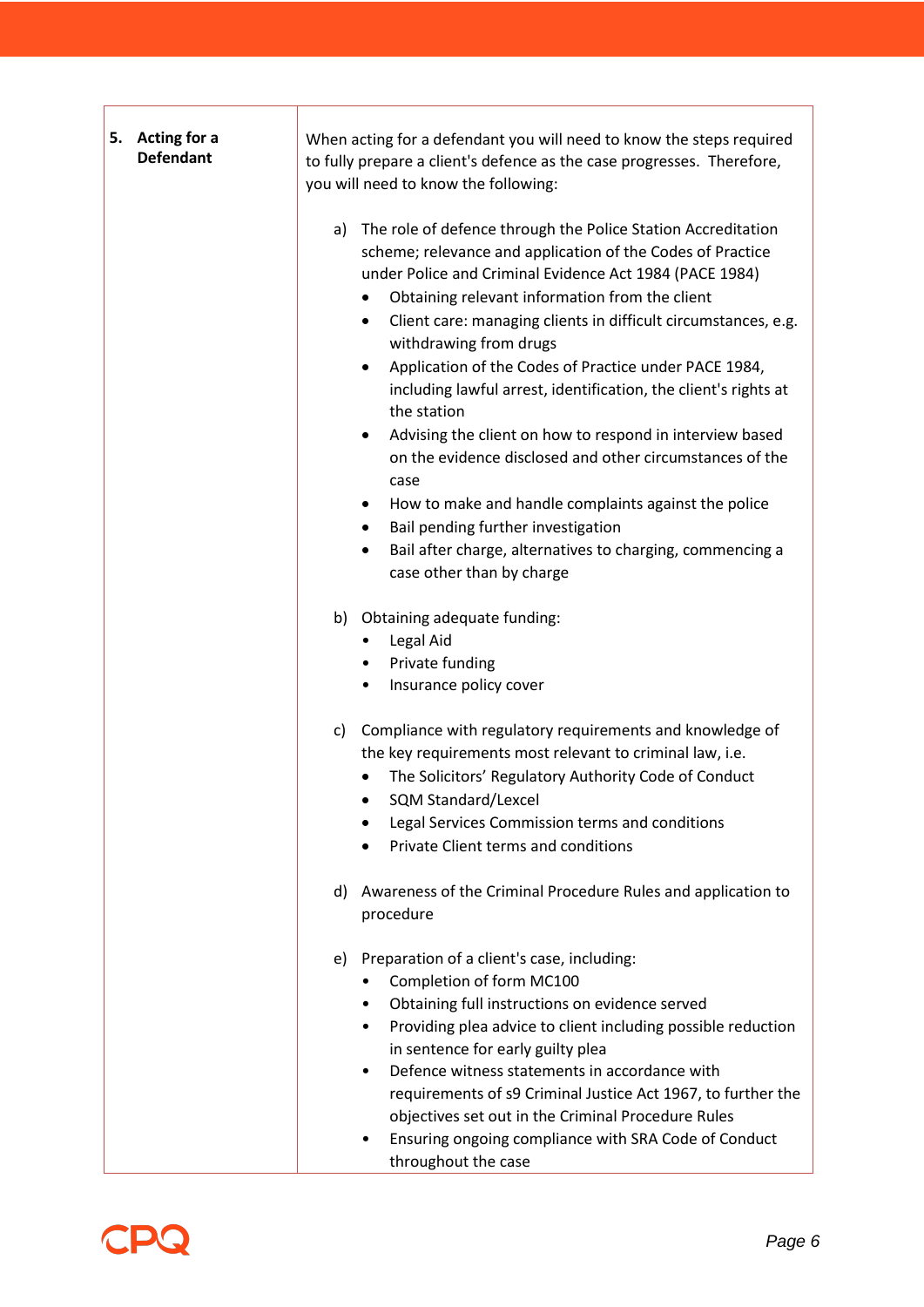|                                                                                                                          | Obtaining expert evidence and disclosure of evidence                                                                                                                                                                                                                                                                                                                                                                                                                                                                                                                                                                             |
|--------------------------------------------------------------------------------------------------------------------------|----------------------------------------------------------------------------------------------------------------------------------------------------------------------------------------------------------------------------------------------------------------------------------------------------------------------------------------------------------------------------------------------------------------------------------------------------------------------------------------------------------------------------------------------------------------------------------------------------------------------------------|
|                                                                                                                          | Managing conflicts of interests when representing a co-<br>f)<br>defendant                                                                                                                                                                                                                                                                                                                                                                                                                                                                                                                                                       |
|                                                                                                                          | Advising a client on the impact of cautions and convictions on<br>g)<br>Disclosure and Barring Service checks, including spent<br>convictions and filtering of some offences                                                                                                                                                                                                                                                                                                                                                                                                                                                     |
| <b>Key Stakeholders</b><br>6.<br>and Procedural<br><b>Matters Within the</b><br><b>Criminal Justice</b><br><b>System</b> | Working in criminal law requires an awareness of the key stakeholders<br>in the Criminal Justice System; their roles, functions and procedures.<br>You will need to know the sequence of its procedures to provide<br>support, care and conduct through the life of a criminal case.<br>Therefore, you will need to know the following:                                                                                                                                                                                                                                                                                          |
|                                                                                                                          | Role and function of the police:<br>a)<br>The role and responsibilities of the police in relation to<br>investigation, arrest, detention, bail and charge<br>Requirements of PACE (Police & Criminal Evidence Act)<br>1984<br>Alternative disposals, e.g. cautions, Single Justice<br>٠<br>Procedure Notices, Domestic Violence Protection Orders                                                                                                                                                                                                                                                                                |
|                                                                                                                          | Role and function of the CPS:<br>b)<br>Effects of the Prosecution of Offences Act 1985<br>The CPS as an independent body<br>$\bullet$<br>Adherence to the Code for Crown Prosecutors and other<br>$\bullet$<br>statutory duties and powers to prosecute individuals, and<br>various business entities<br>Relationship with the police, defence, courts and other<br>prosecuting agencies<br>Making the charging decision (Full Code Test and Threshold<br>٠<br>Test from the Code for Crown Prosecutors)<br>Preparing and presenting cases at Court including<br>٠<br>disclosure of evidence<br>Supporting witnesses and victims |
|                                                                                                                          | c) Other prosecuting authorities, and an overview of the types of<br>offences they prosecute, e.g.<br>Local authorities<br>Health & Safety Executive<br><b>Financial Services Authority</b><br>$\bullet$                                                                                                                                                                                                                                                                                                                                                                                                                         |
|                                                                                                                          | d) Role and function of the probation service:<br>Preparation of pre-sentence reports and recommendation<br>of appropriate sentencing                                                                                                                                                                                                                                                                                                                                                                                                                                                                                            |